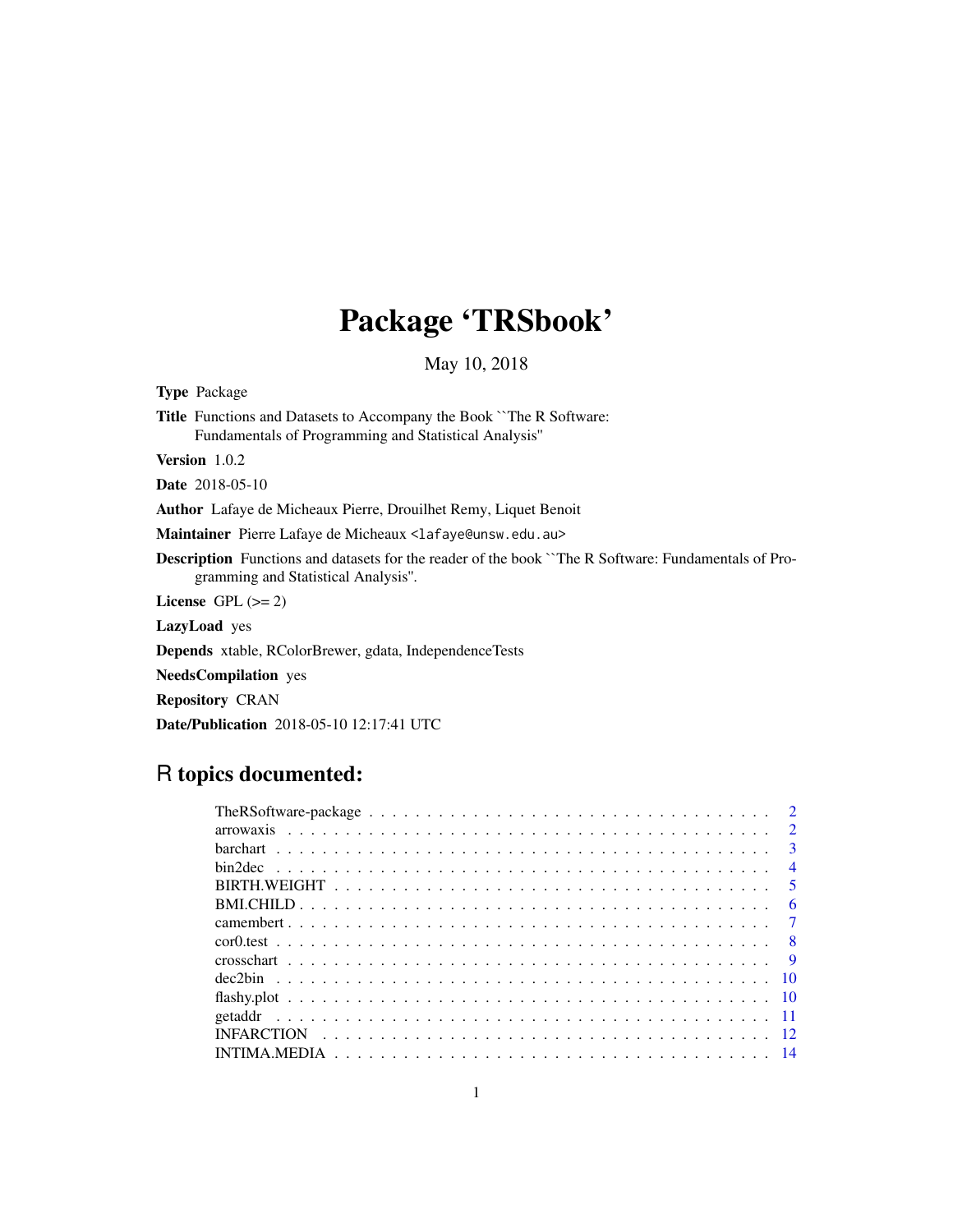#### <span id="page-1-0"></span>2 arrowaxis

| Index |  |
|-------|--|
|       |  |
|       |  |
|       |  |
|       |  |
|       |  |
|       |  |

TheRSoftware-package *Package illustrating the book: The R Software*

#### Description

This package enables one to use some functions used in the book:*The R Software, Fundamentals of Programming and Statistical Analysis, Springer, 2014*. One can also find the datasets used in the book.

#### Details

| Package:  | TheRSoftware   |
|-----------|----------------|
| Type:     | Package        |
| Version:  | 1.0            |
| Date:     | 2014-02-04     |
| License:  | $GPL(\ge=2.0)$ |
| LazyLoad: | yes            |

#### Author(s)

Lafaye de Micheaux Pierre <lafaye@unsw.edu.au>, Remy Drouilhet <Remy.Drouilhet@upmf-grenoble.fr>, Liquet Benoit <br/> <br/>b.liquet@uq.edu.au>

#### References

Book: The R Software, Fundamentals of Programming and Statistical Analysis, Springer, 2014

arrowaxis *Adding arrows on statistical plots.*

#### Description

This function add an arrow on the extremities of the axes of a plot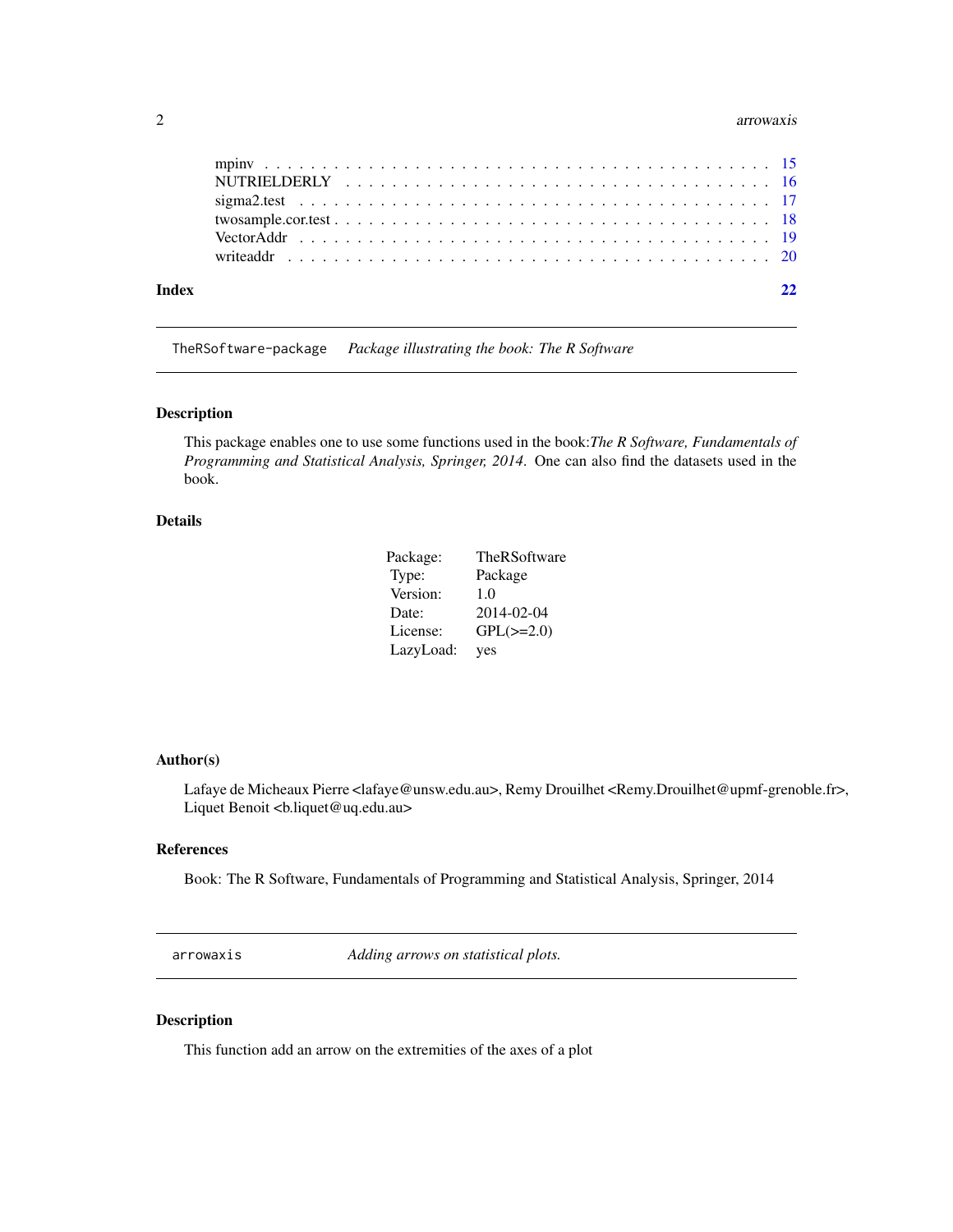#### <span id="page-2-0"></span>barchart 3

#### Usage

 $arrowsis(x = TRUE, y = TRUE)$ 

#### Arguments

| $\mathsf{x}$ | Logical. Default value TRUE indicates an arrow on the x-axis |
|--------------|--------------------------------------------------------------|
|              | Logical. Default value TRUE indicates an arrow on the y-axis |

#### Author(s)

Lafaye de Micheaux Pierre <lafaye@unsw.edu.au>, Remy Drouilhet <Remy.Drouilhet@upmf-grenoble.fr>, Liquet Benoit <br/> <br/>b.liquet@uq.edu.au>

#### References

Chapter 11 (Descriptive Statistics) from the book: The R Software, Fundamentals of Programming and Statistical Analysis

#### Examples

curve(cos(x),xlim=c(-10,10)) arrowaxis()

barchart *Bar charts*

#### Description

Pretty bar charts

#### Usage

```
barchart(x, col, my.title, pareto = FALSE, freq.cumul = FALSE, family = "Courier")
```
#### Arguments

| $\mathsf{x}$ | qualitative variable                                                                             |
|--------------|--------------------------------------------------------------------------------------------------|
| col          | vector of characters for the color of each modality                                              |
| my.title     | character. Title of the plot                                                                     |
| pareto       | logical. TRUE for a Pareto diagram. Default os FALSE                                             |
| freg.cumul   | logical. TRUE to add a curve of cumulative frequencies. By default freq. cumul<br>is FALSE       |
| family       | font family for the title. Default is "Courier". Another choice can be, e.g.,<br>"HersheyScript" |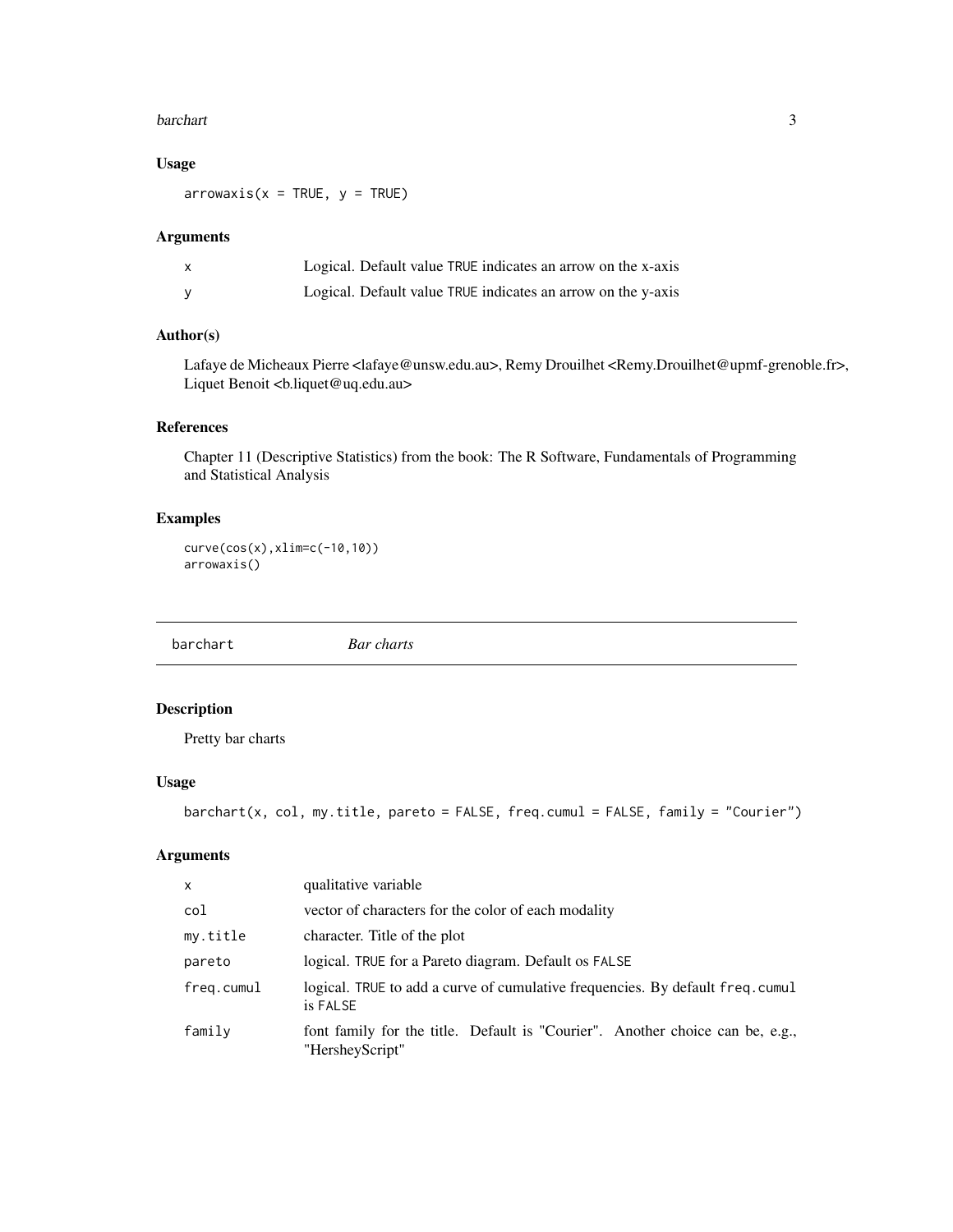<span id="page-3-0"></span>4 bin2dec

#### Value

A plot

#### Author(s)

Lafaye de Micheaux Pierre <lafaye@unsw.edu.au>, Remy Drouilhet <Remy.Drouilhet@upmf-grenoble.fr>, Liquet Benoit <br/> <br/>b.liquet@uq.edu.au>

#### References

Chapter 11 (Descriptive Statistics) from the book: The R Software, Fundamentals of Programming and Statistical Analysis

#### See Also

[barplot](#page-0-0)

#### Examples

```
data(NUTRIELDERLY)
attach(NUTRIELDERLY)
fat <- as.factor(fat)
col <- c("yellow","yellow2","sandybrown","orange",
   "darkolivegreen","green","olivedrab2","green4")
barchart(fat,col,pareto=TRUE)
detach(NUTRIELDERLY)
```
bin2dec *Decimal representation of a binary number*

#### Description

To compute the decimal representation of a number written in a binary format

#### Usage

bin2dec(x)

#### Arguments

x Numeric. Number in binary format written only with 0s and 1s. See Example below.

#### Value

Decimal representation of the number x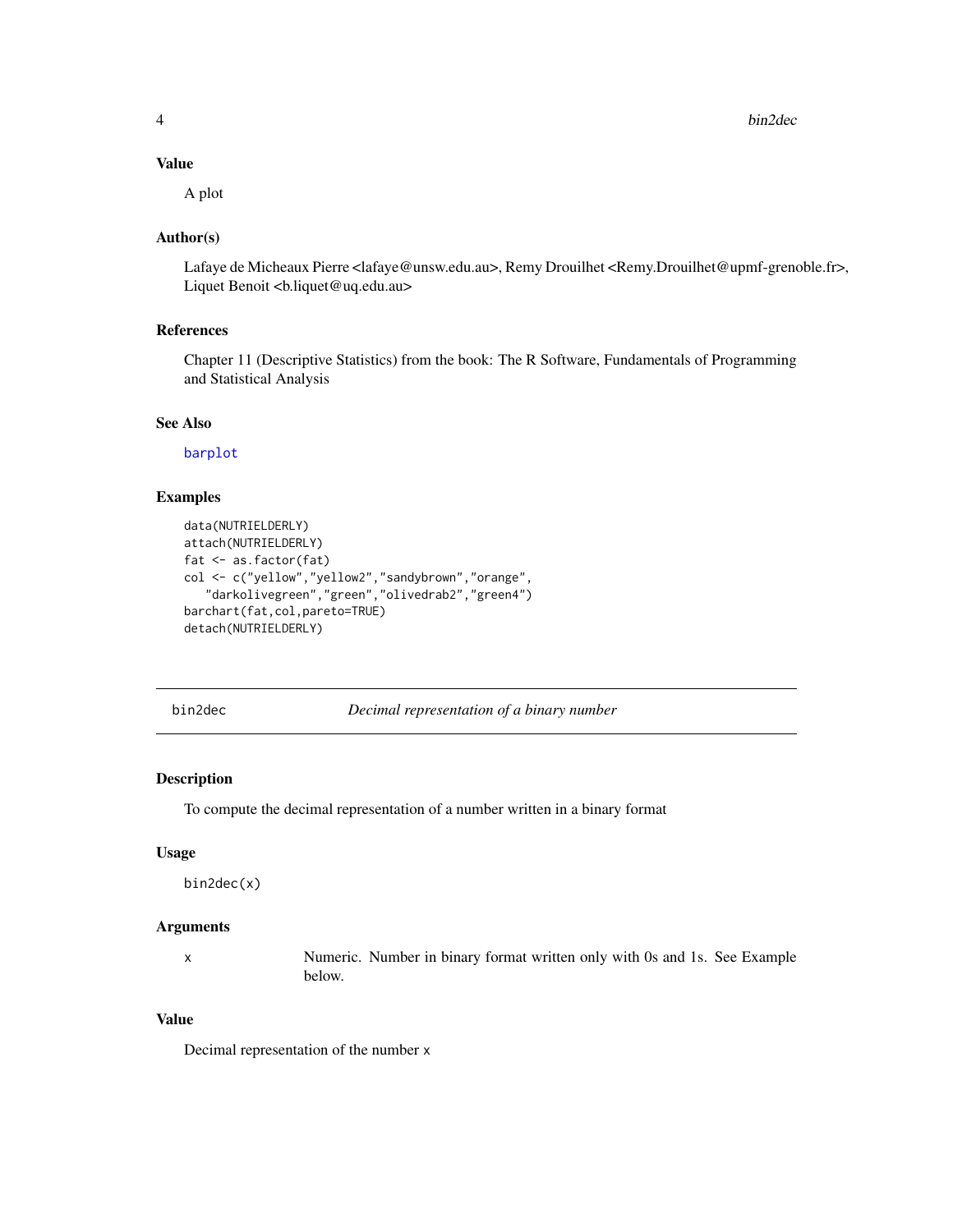#### <span id="page-4-0"></span>BIRTH.WEIGHT 5

#### Author(s)

Lafaye de Micheaux Pierre <lafaye@unsw.edu.au>, Remy Drouilhet <Remy.Drouilhet@upmf-grenoble.fr>, Liquet Benoit <b.liquet@uq.edu.au>

#### References

Chapter 5 (Data Manipulation, Functions) from the book: The R Software, Fundamentals of Programming and Statistical Analysis

#### Examples

bin2dec(1010.101)

BIRTH.WEIGHT *Weight at Birth*

#### Description

This study focused on risks associated with low weight at birth; the data were collected at the Baystate Medical Centre, Massachusetts, in 1986. Physicians have been interested in low weight at birth for several years, because underweight babies have high rates of infant mortality and infant anomalies. The behaviour of the mother-to-be during pregnancy (diet, smoking habits) can have a significant impact on the chances of having a full-term pregnancy, and thus of giving birth to a child of normal weight. The data file includes information on 189 women (identification number: ID) who came to the centre for consultation. Weight at birth is categorized as low if the child weighs less than 2,500 g.

#### Usage

data(BIRTH.WEIGHT)

#### Format

A data frame with 189 observations measured on the following 11 variables.

ID Numeric. Identification.

AGE Numeric. Age of mother.

LWT Numeric. Weight of mother at last menstrual period.

RACE 1=white, 2=black, 3=other. Race of mother.

SMOKE Yes=1, No=0. Smoking during pregnancy.

PTL 0=none, 1=one, 2=two, etc. Number of premature births in medical history.

HT Yes=1, No=0. Medical history of hypertension.

- UI Yes=1, No=0. Uterine irritability.
- FVT 0=none, 1=one, etc. Number of medical consultations during first trimester
- BWT Numeric. Grams.
- LOW Yes=1, No=0. Weight at birth less than 2,500g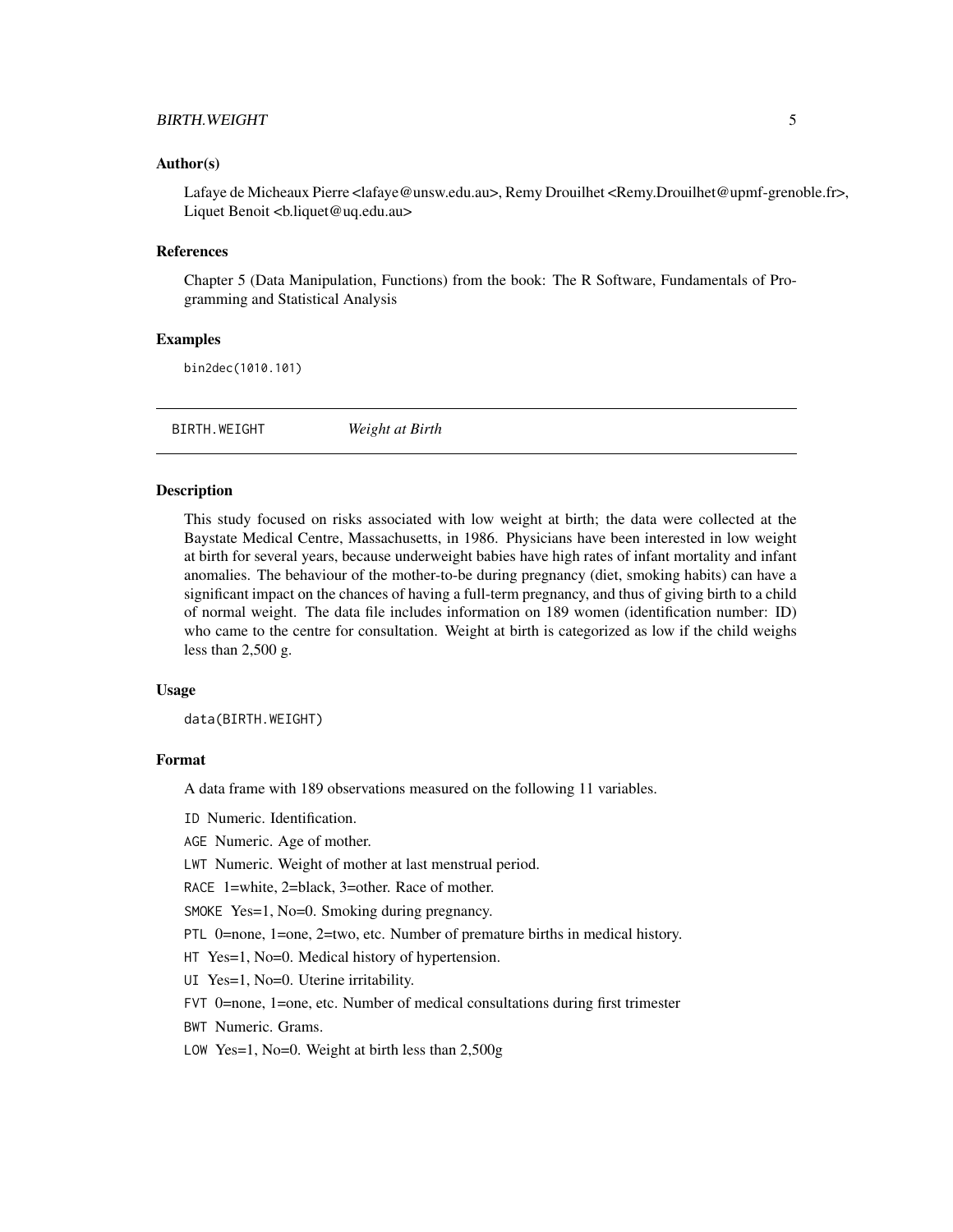#### <span id="page-5-0"></span>Author(s)

Lafaye de Micheaux Pierre <lafaye@unsw.edu.au>, Remy Drouilhet <Remy.Drouilhet@upmf-grenoble.fr>, Liquet Benoit <br/> <br/>b.liquet@uq.edu.au>

#### Source

<http://www.biostatisticien.eu/springeR/>

#### Examples

data(BIRTH.WEIGHT) str(BIRTH.WEIGHT)

BMI.CHILD *Body Mass Index of children*

#### Description

This data set comes from an epidemiologic study analyzed by a team from the Institut de sante publique d'epidemiologie et de developpement (ISPED) de Bordeaux. A sample of 152 children (3 or 4 years old) in their first year of kindergarten in schools in Bordeaux (Gironde, SouthWest France) underwent a physical check-up in 1996-1997.

#### Usage

data(BMI.CHILD)

#### Format

A data frame with 152 observations measured on the 6 following variables:

GENDER a factor with levels F and M

zep a factor with levels Y and N

weight numeric

years numeric

months numeric

height numeric

#### Author(s)

Lafaye de Micheaux Pierre <lafaye@unsw.edu.au>, Remy Drouilhet <Remy.Drouilhet@upmf-grenoble.fr>, Liquet Benoit <br/> <br/>b.liquet@uq.edu.au>

#### Source

<http://www.biostatisticien.eu/springeR/>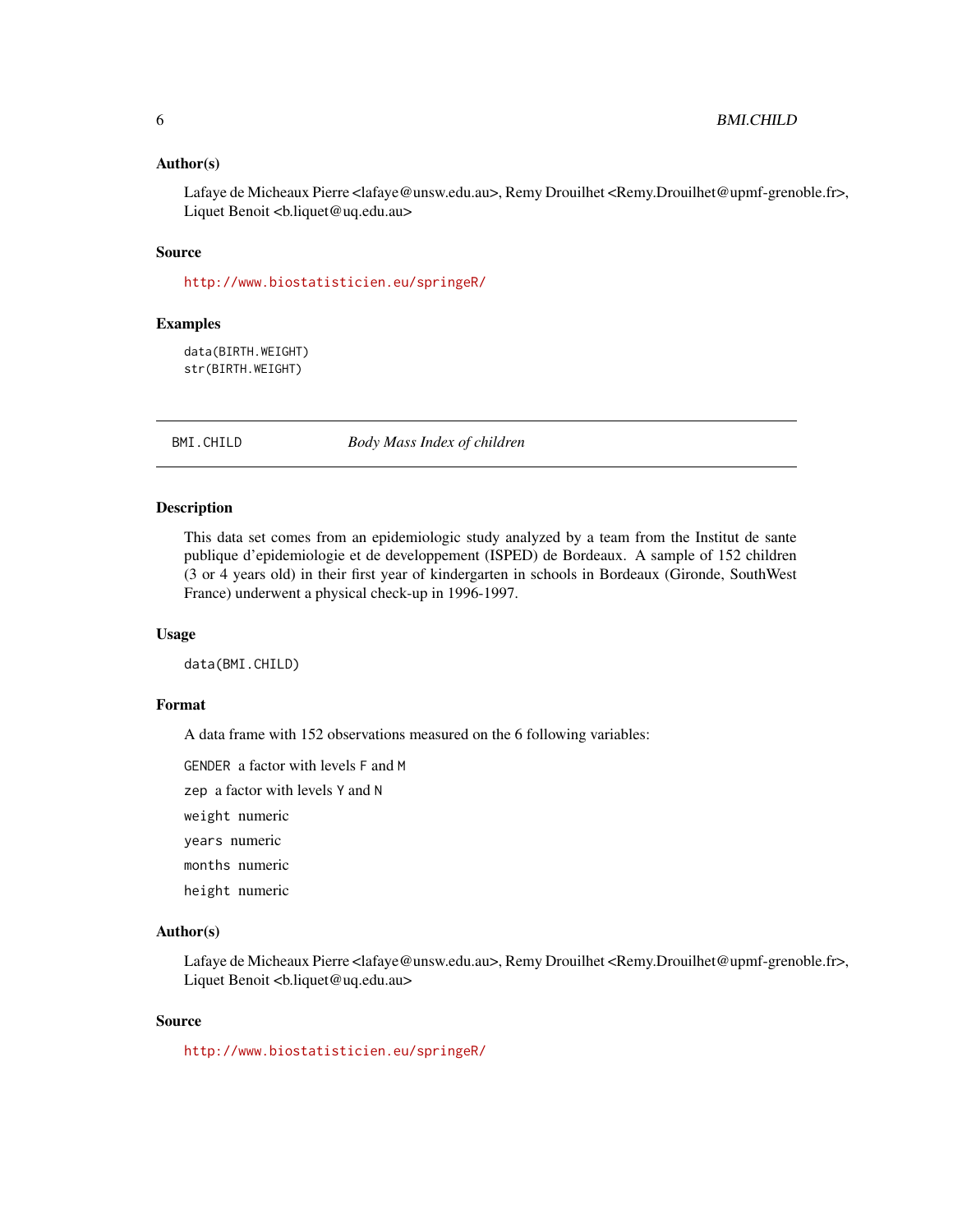#### <span id="page-6-0"></span>camembert 7

#### Examples

data(BMI.CHILD) str(BMI.CHILD)

camembert *Pie chart*

#### Description

A variant of the pie function

#### Usage

camembert(x, col = NULL, family="Courier")

#### Arguments

| $\mathsf{x}$ | qualitative variable                                                                             |
|--------------|--------------------------------------------------------------------------------------------------|
| col          | vector of characters for the color of each modality                                              |
| family       | font family for the title. Default is "Courier". Another choice can be, e.g.,<br>"HersheyScript" |

#### Value

A pie chart

#### Author(s)

Lafaye de Micheaux Pierre <lafaye@unsw.edu.au>, Remy Drouilhet <Remy.Drouilhet@upmf-grenoble.fr>, Liquet Benoit <bl/>b.liquet@uq.edu.au>

#### References

Chapter 11 (Descriptive Statistics) from the book: The R Software, Fundamentals of Programming and Statistical Analysis

#### See Also

[pie](#page-0-0)

```
data(NUTRIELDERLY)
attach(NUTRIELDERLY)
require("RColorBrewer")
col <- brewer.pal(8,"Pastel2")
camembert(fat,col)
detach(NUTRIELDERLY)
```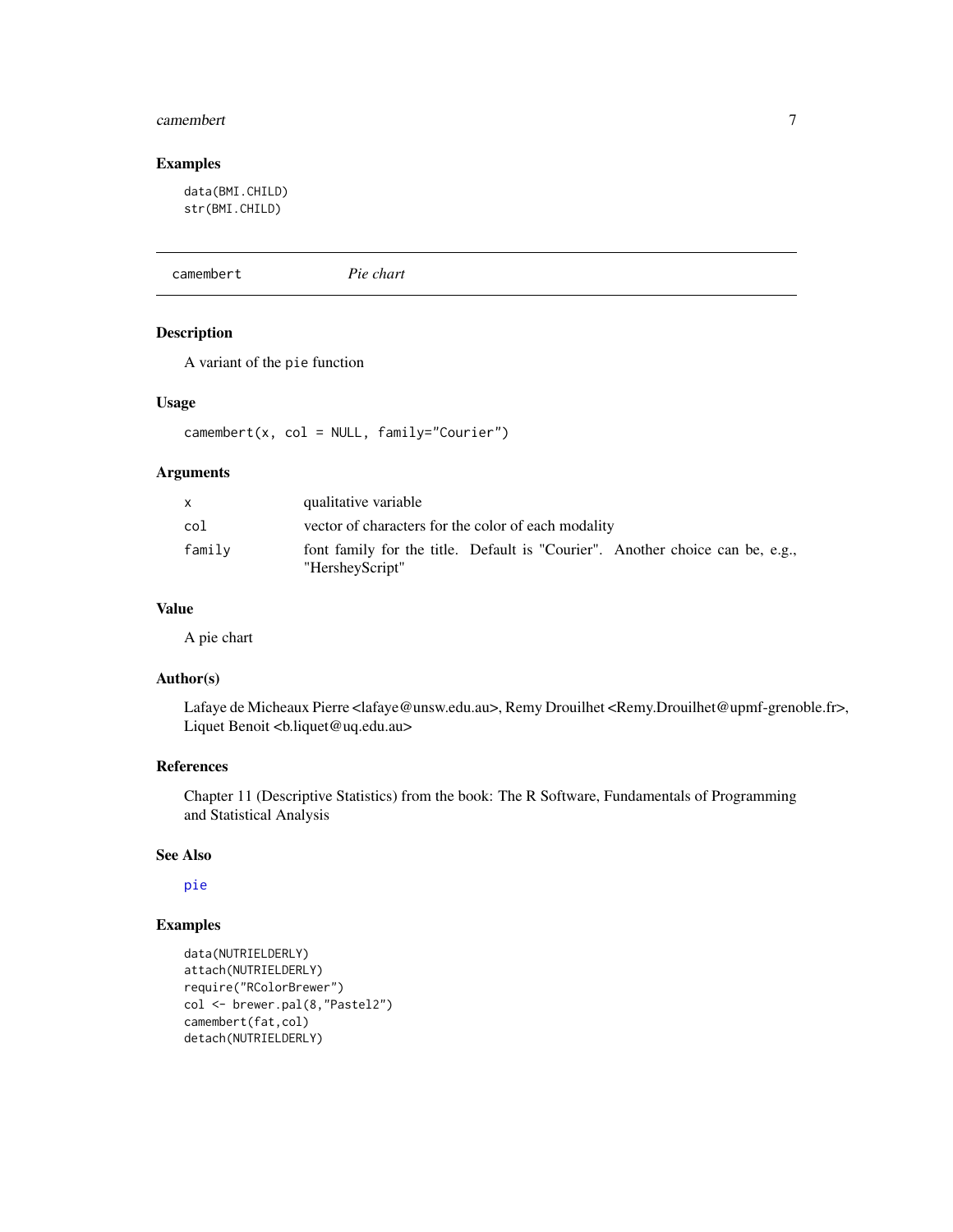<span id="page-7-1"></span><span id="page-7-0"></span>

Test of the correlation coefficient between two quantitative variables

#### Usage

```
cor0.test(x, y, rho0 = 0, alternative = c("two.sided", "less", "greater")
```
#### Arguments

| $\mathsf{x}$ | numeric vector                                                                                                                                                        |
|--------------|-----------------------------------------------------------------------------------------------------------------------------------------------------------------------|
| y            | numeric vector                                                                                                                                                        |
| rho0         | numeric indicating the value of the correlation coefficient under the null. Default<br>is rho $\theta = 0$                                                            |
| alternative  | Alternative hypothesis for the test. Either two sided ("two sided"), one sided to<br>the left ("less") or one sided to the right ("greater"). Default is "two.sided". |

#### Value

Returns a list:

| statistic | Value of the test statistic |
|-----------|-----------------------------|
| p.value   | p-value of the test         |

#### Author(s)

Lafaye de Micheaux Pierre <lafaye@unsw.edu.au>, Remy Drouilhet <Remy.Drouilhet@upmf-grenoble.fr>, Liquet Benoit <br/> <br/>b.liquet@uq.edu.au>

#### References

Chapter 13 (Confidence Intervals and Hypothesis Testing) from the book: The R Software, Fundamentals of Programming and Statistical Analysis

#### See Also

[cor.test](#page-0-0)

```
data(BMI.CHILD)
attach(BMI.CHILD)
cor0.test(weight,height)
detach(BMI.CHILD)
```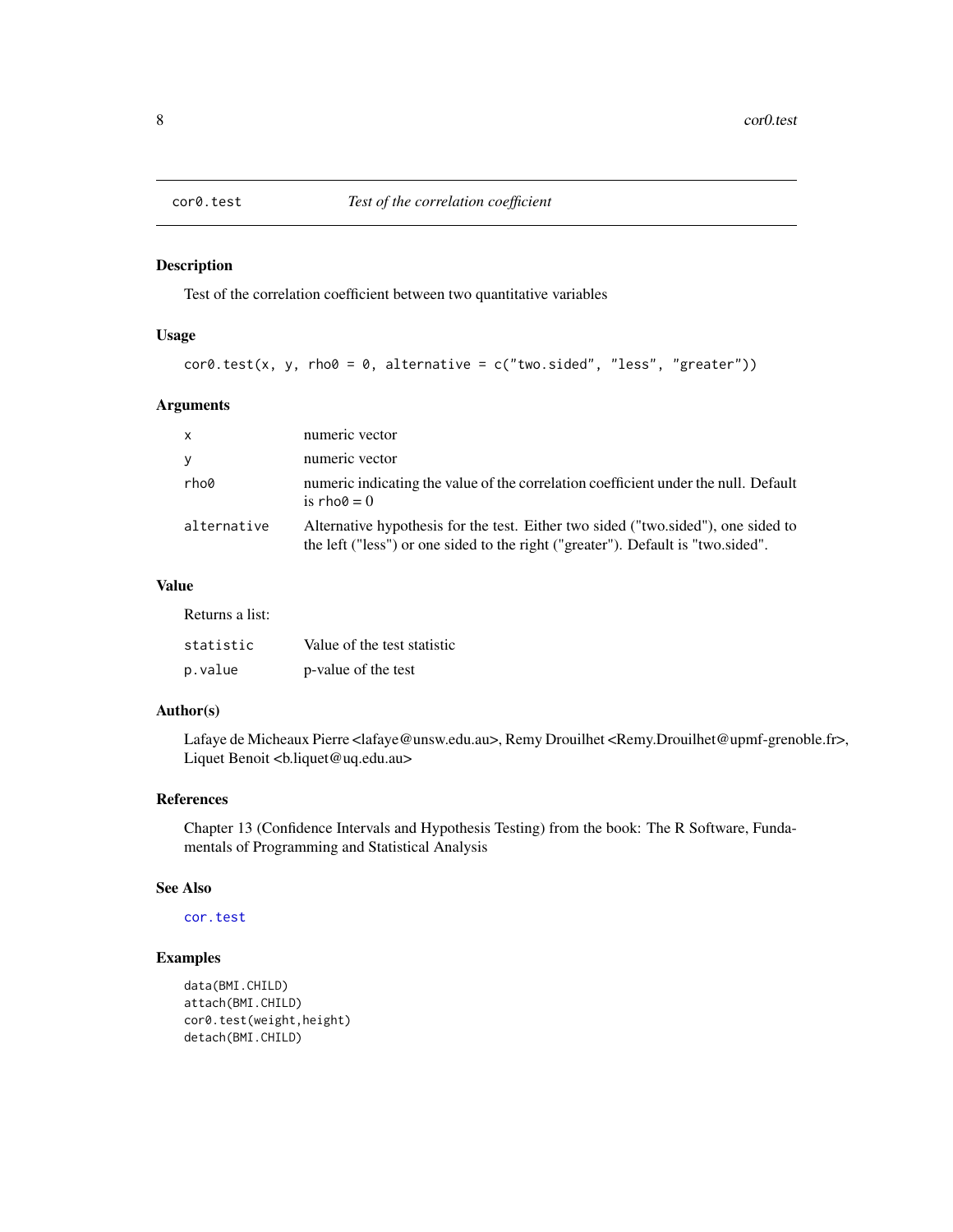<span id="page-8-0"></span>

A cross chart displays for each observation a smal cross above the associated modality

#### Usage

crosschart(x, my.title, col,family="Courier")

#### Arguments

| X        | qualitative variable                                                                             |
|----------|--------------------------------------------------------------------------------------------------|
| my.title | character, title of the plot                                                                     |
| col      | vector of characters for the color of each modality                                              |
| family   | font family for the title. Default is "Courier". Another choice can be, e.g.,<br>"HersheyScript" |

#### Value

A cross chart

#### Author(s)

Lafaye de Micheaux Pierre <lafaye@unsw.edu.au>, Remy Drouilhet <Remy.Drouilhet@upmf-grenoble.fr>, Liquet Benoit <bl/>b.liquet@uq.edu.au>

#### References

Chapter 11 (Descriptive Statistics) from the book: The R Software, Fundamentals of Programming and Statistical Analysis

```
data(NUTRIELDERLY)
attach(NUTRIELDERLY)
situation <- as.factor(situation)
levels(situation) <- c("single","couple","family","other")
crosschart(situation,col=c("orange","darkgreen","black","tan"))
detach(NUTRIELDERLY)
```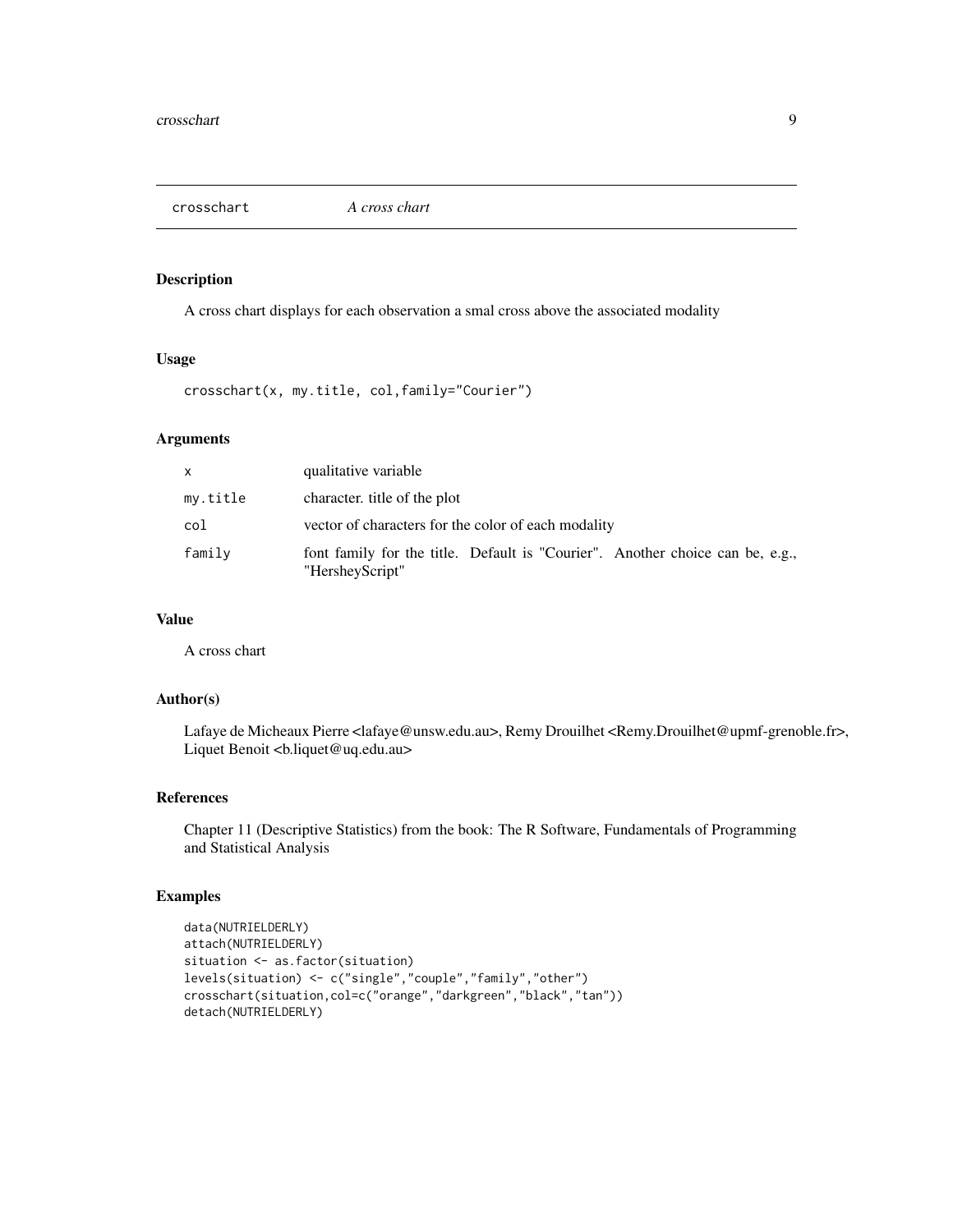<span id="page-9-0"></span>

To compute the binary representation of a number written in a decimal format

#### Usage

dec2bin(x,prec=52)

#### Arguments

| x    | Numeric. Number in a decimal format. |
|------|--------------------------------------|
| prec | Integer. Precision desired.          |

#### Value

Binary representation of the number x

#### Author(s)

Lafaye de Micheaux Pierre <lafaye@unsw.edu.au>, Remy Drouilhet <Remy.Drouilhet@upmf-grenoble.fr>, Liquet Benoit <bl/>b.liquet@uq.edu.au>

#### References

Chapter 5 (Data Manipulation, Functions) from the book: The R Software, Fundamentals of Programming and Statistical Analysis

#### Examples

dec2bin(10.625,3)

flashy.plot *A flashy scatter plot*

#### Description

This function tries to make a nicer plot than the one given by the plot() function for two quantitative variables

#### Usage

```
flashy.plot(x,y,my.factor, family = "Courier",xlab="",ylab="")
```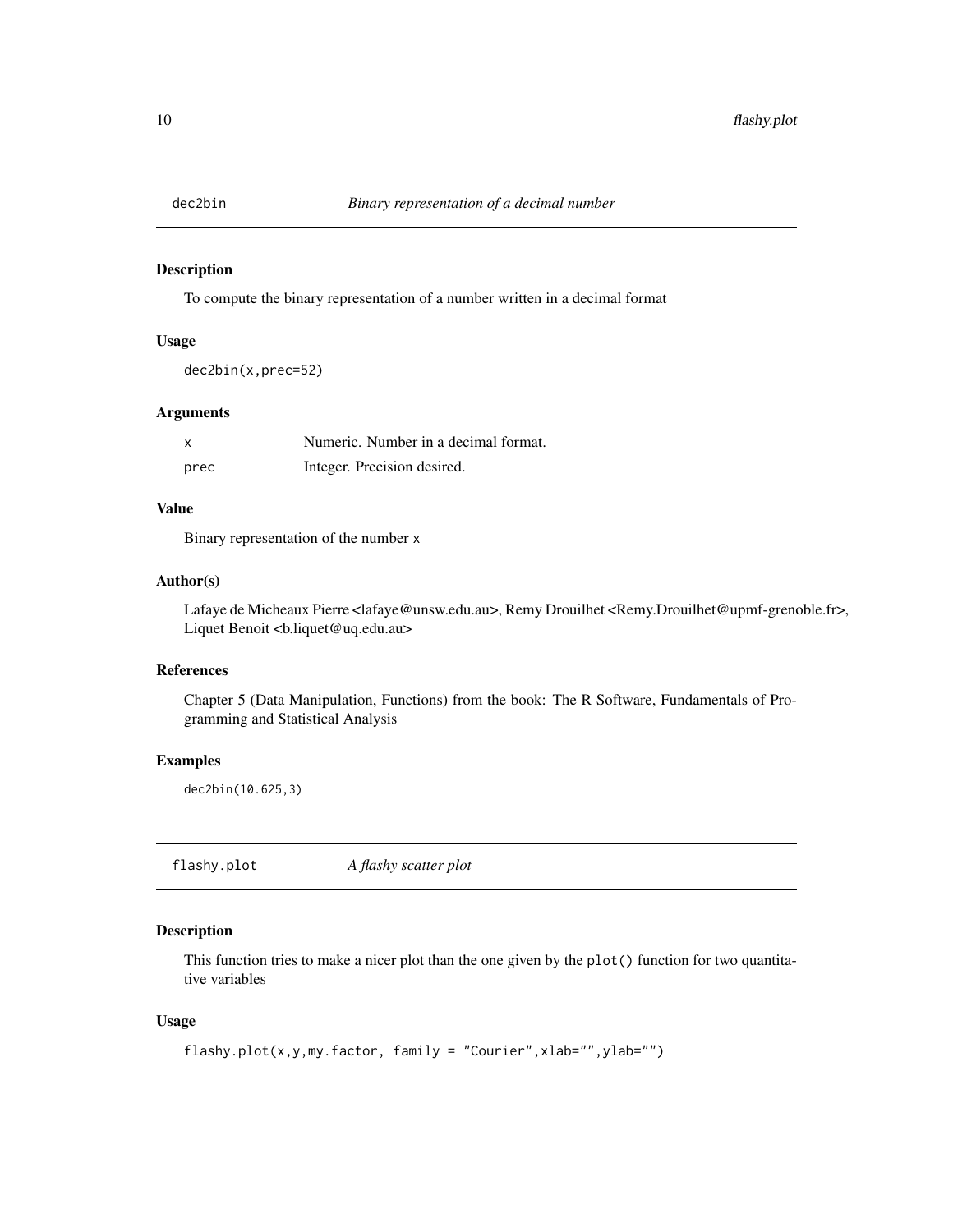#### <span id="page-10-0"></span>getaddr 11

#### Arguments

| X         | numeric vector                                                                                   |
|-----------|--------------------------------------------------------------------------------------------------|
| V         | numeric vector                                                                                   |
| my.factor | factor                                                                                           |
| family    | font family for the title. Default is "Courier". Another choice can be, e.g.,<br>"HersheyScript" |
| xlab      | character. x label                                                                               |
| ylab      | character. y label                                                                               |

#### Value

A flashy scatter plot

#### Author(s)

Lafaye de Micheaux Pierre <lafaye@unsw.edu.au>, Remy Drouilhet <Remy.Drouilhet@upmf-grenoble.fr>, Liquet Benoit <bl/>b.liquet@uq.edu.au>

#### References

Chapter 11 (Descriptive Statistics) from the book: The R Software, Fundamentals of Programming and Statistical Analysis

#### See Also

[plot](#page-0-0)

#### Examples

```
data(NUTRIELDERLY)
attach(NUTRIELDERLY)
gender <- as.factor(gender)
levels(gender) <- c("Male","Female")
flashy.plot(weight,height,gender,xlab="Height",ylab="Weight")
detach(NUTRIELDERLY)
```
getaddr *Retrieve the address in memory of a variable*

#### Description

Retrieve the address in memory of a numeric variable

#### Usage

getaddr(x)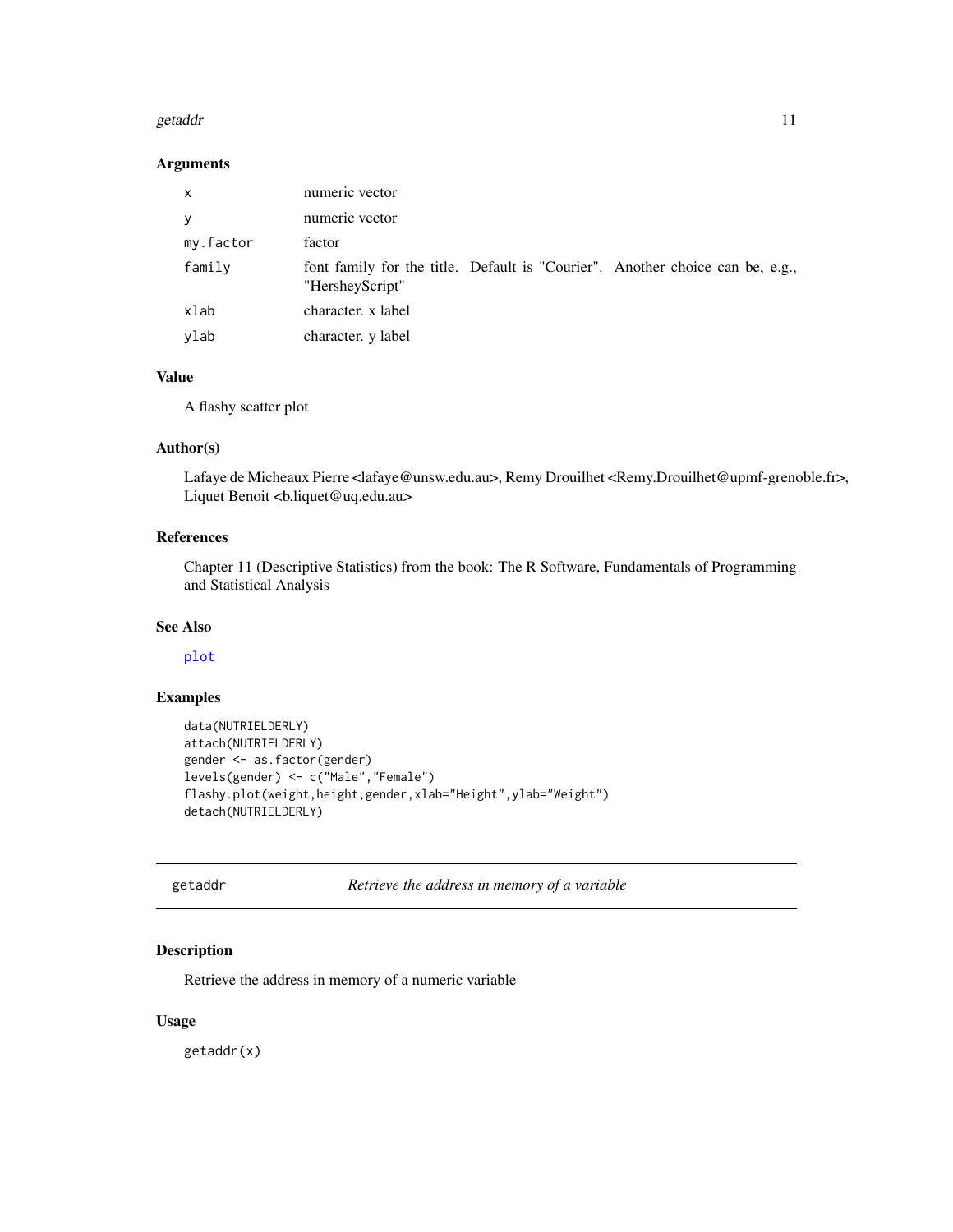#### <span id="page-11-0"></span>12 INFARCTION

#### Arguments

x numeric

#### Value

```
Integer value of the address of x
```
#### Author(s)

Lafaye de Micheaux Pierre <lafaye@unsw.edu.au>, Remy Drouilhet <Remy.Drouilhet@upmf-grenoble.fr>, Liquet Benoit <b.liquet@uq.edu.au>

#### References

Chapter 9 (Managing Sessions) from the book: The R Software, Fundamentals of Programming and Statistical Analysis

#### Examples

```
## Not run:
x < -c(8L, 9L)addr \leq getaddr(x)$addr.int # Gets the address of the first
                             # box of the 64-box block where x
                             # is stored.
addr
writeaddr(addr,6L) # Write the integer 6 at this address.
x
writeaddr(addr+4L,7L) # An integer is coded over 4 bytes,
                      # hence increment the address by 4 to
                      # get to x[2].
x
x \leftarrow c(12.8, 4.5)x
addr \leq getaddr(x)$addr.int # Get the address of the first box
                             # of the 128-box block where x is
                             # stored.
writeaddr(addr,6.2)
x
writeaddr(addr+8L,7.1) # A double is coded over 8 bytes.
x
## End(Not run)
```
INFARCTION *Study Case of Myocardial Infarction*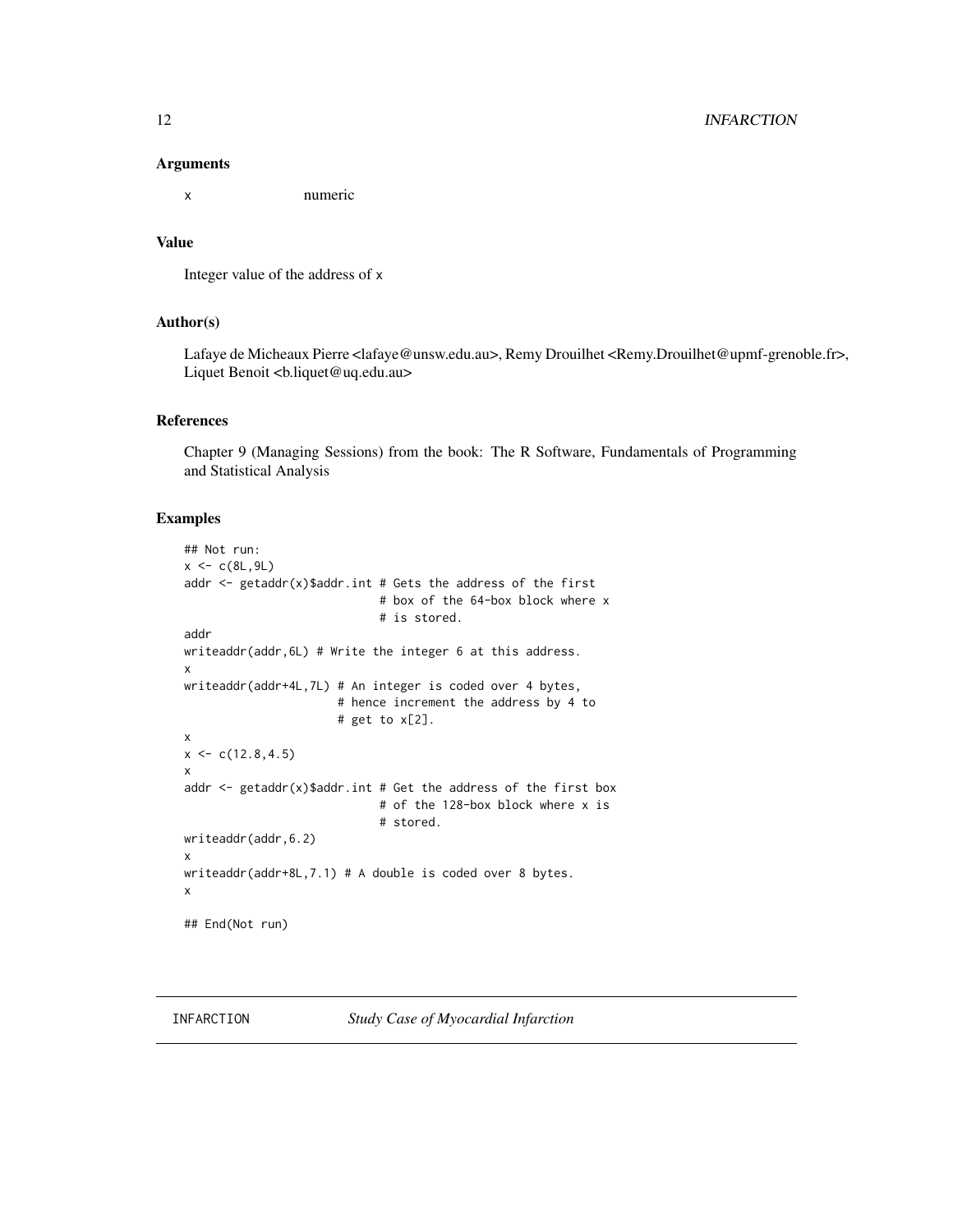#### INFARCTION 13

#### Description

The study for which the following data were collected aimed at examining whether women who use or have used oral contraceptives are at a higher risk of myocardial infarction. The sample includes 149 women who had myocardial infarction (cases) and 300 women who did not (controls). The main exposure factor is usage of oral contraceptives; the data also include age, weight, height, tobacco consumption, hypertension and family history of cardiovascular diseases.

#### Usage

```
data(INFARCTION)
```
#### Format

A data frame with 449 observations measured on the following 10 variables:

NUMBER Identification.

infarct  $0 =$  controls;  $1 =$  cases. Myocardial infarction.

co  $0 =$  never;  $1 =$  yes. Usage of oral contraceptives.

tobacco  $0 = no$ ;  $1 =$ smoker;  $2 =$ fromer smoker. Tobacco usage.

age Age in years.

weight Weight in kg.

height Height in cm.

atcd  $0 = no$ ;  $1 = yes$ . Family history of cardiovascular diseases.

hta  $0 = no$ ;  $1 = yes$ . Hypertension.

#### Author(s)

Lafaye de Micheaux Pierre <lafaye@unsw.edu.au>, Remy Drouilhet <Remy.Drouilhet@upmf-grenoble.fr>, Liquet Benoit <bl/>b.liquet@uq.edu.au>

#### Source

<http://www.biostatisticien.eu/springeR/>

#### Examples

data(INFARCTION) str(INFARCTION)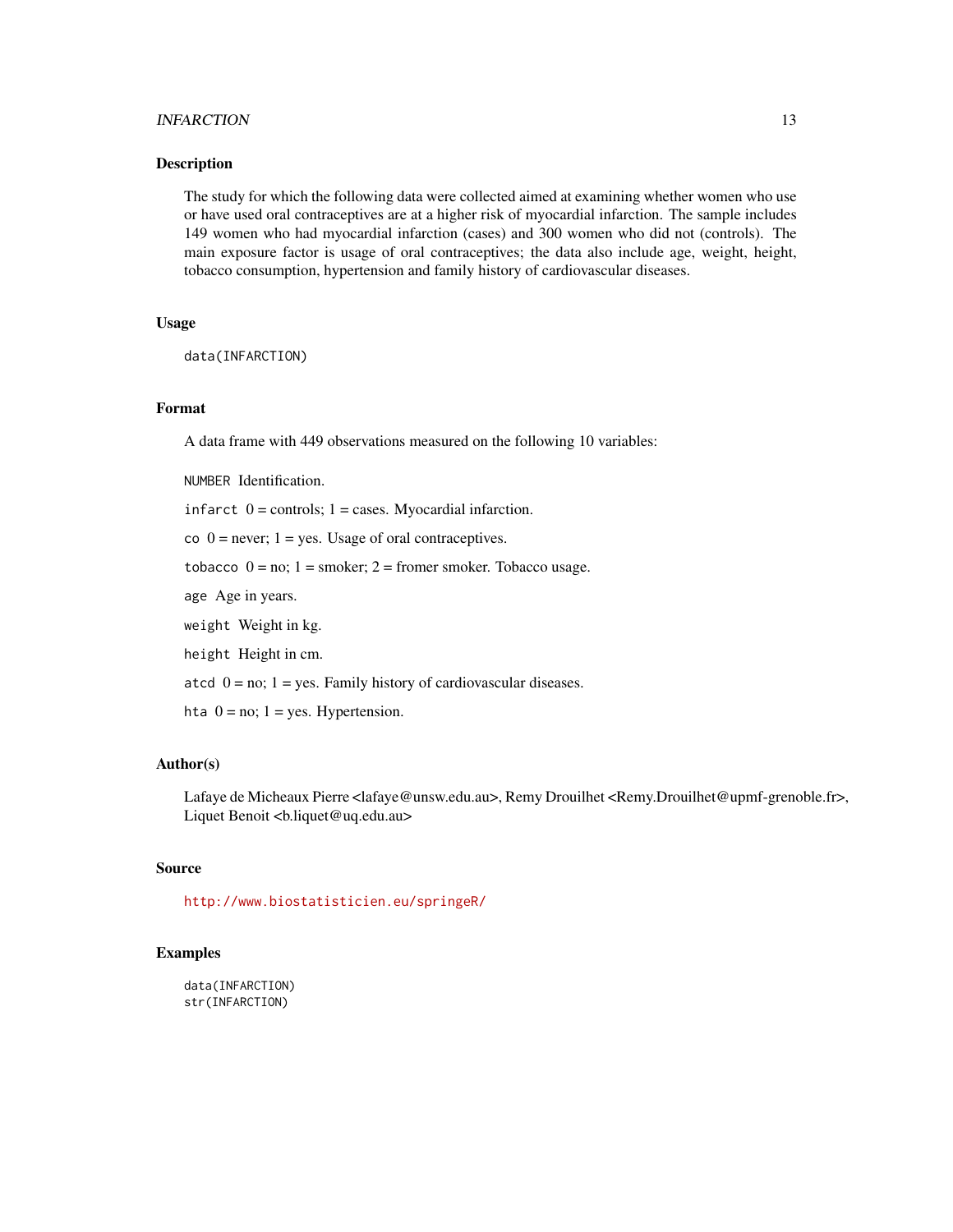<span id="page-13-0"></span>

Atherosclerosis is the main cause of death for men above 35 and women above 45 in most developed countries. It is a thickening and hardening of internal artery walls. One of its consequences is myocardial infarction. An artery wall is made of three layers; innermost to outermost, they are called intima, media and adventitia. Intima-media thickness is a marker of atherosclerosis. It was measured by ultra- sonography on a sample of 110 subjects in 1999 in Bordeaux hospitals. Information on the main risk factors was also collected.

#### Usage

data(INTIMA.MEDIA)

#### Format

A data frame with 110 observations measured on the 9 following variables:

GENDER 1=male, 2=female. Gender.

AGE Age (in years) at date of consultation.

height Hieght in cm.

weight Weight in kg.

tobacco 0=non smoker, 1=former smoker, 2=smoker. Smoking status.

packyear Number of packs per year. Estimation of tobacco consumption for smokers and former smokers.

SPORT 0=no, 1=yes. Physicial activity.

measure Intima-media thickness in cm

alcohol 0=non-drinker, 1=occasional drinker, 2=regular drinker. Alcohol consumption.

#### Author(s)

Lafaye de Micheaux Pierre <lafaye@unsw.edu.au>, Remy Drouilhet <Remy.Drouilhet@upmf-grenoble.fr>, Liquet Benoit <b.liquet@uq.edu.au>

#### Source

<http://www.biostatisticien.eu/springeR/>

#### Examples

data(INTIMA.MEDIA) str(INTIMA.MEDIA)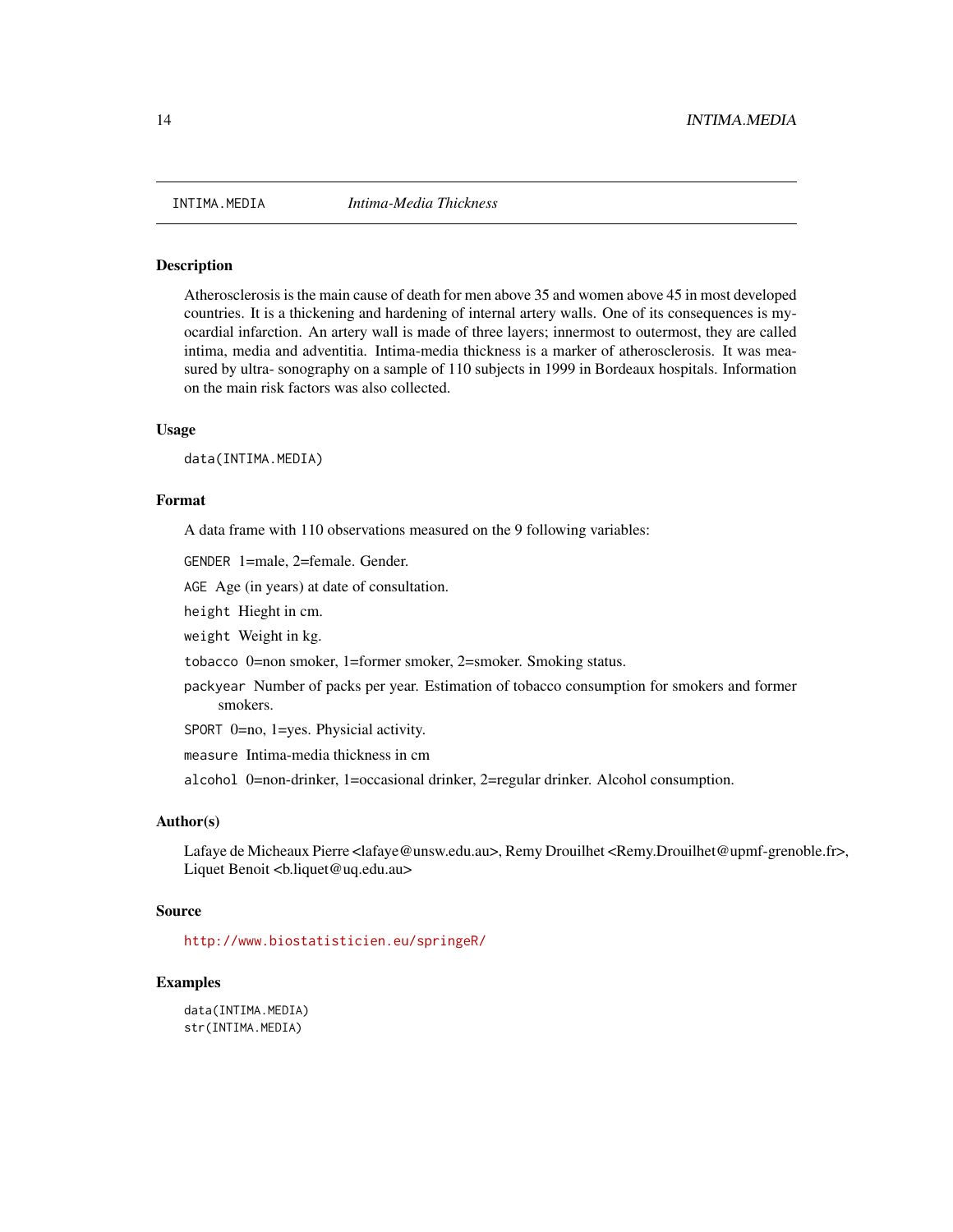<span id="page-14-0"></span>

Computes the Moore Penrose inverse of a matrix

#### Usage

mpinv(M,eps=1e-13)

#### Arguments

| M   | a matrix       |
|-----|----------------|
| eps | real precision |

#### Value

The Moore-Penrose inverse of M

#### Author(s)

Lafaye de Micheaux Pierre <lafaye@unsw.edu.au>, Remy Drouilhet <Remy.Drouilhet@upmf-grenoble.fr>, Liquet Benoit <br/> <br/>b.liquet@uq.edu.au>

#### References

Chapter 10 (Basic Mathematics: Matrix Operations, Integration, and Optimization) from the book: The R Software, Fundamentals of Programming and Statistical Analysis

```
A \leftarrow matrix(c(2, 3, 5, 4), nrow=2, ncol=2)solve(A)
mpinv(A)
B \le - matrix(c(4, 2, 8, 4), nrow=2, ncol=2)
# solve(B) # gives an error.
mpinv(B)
```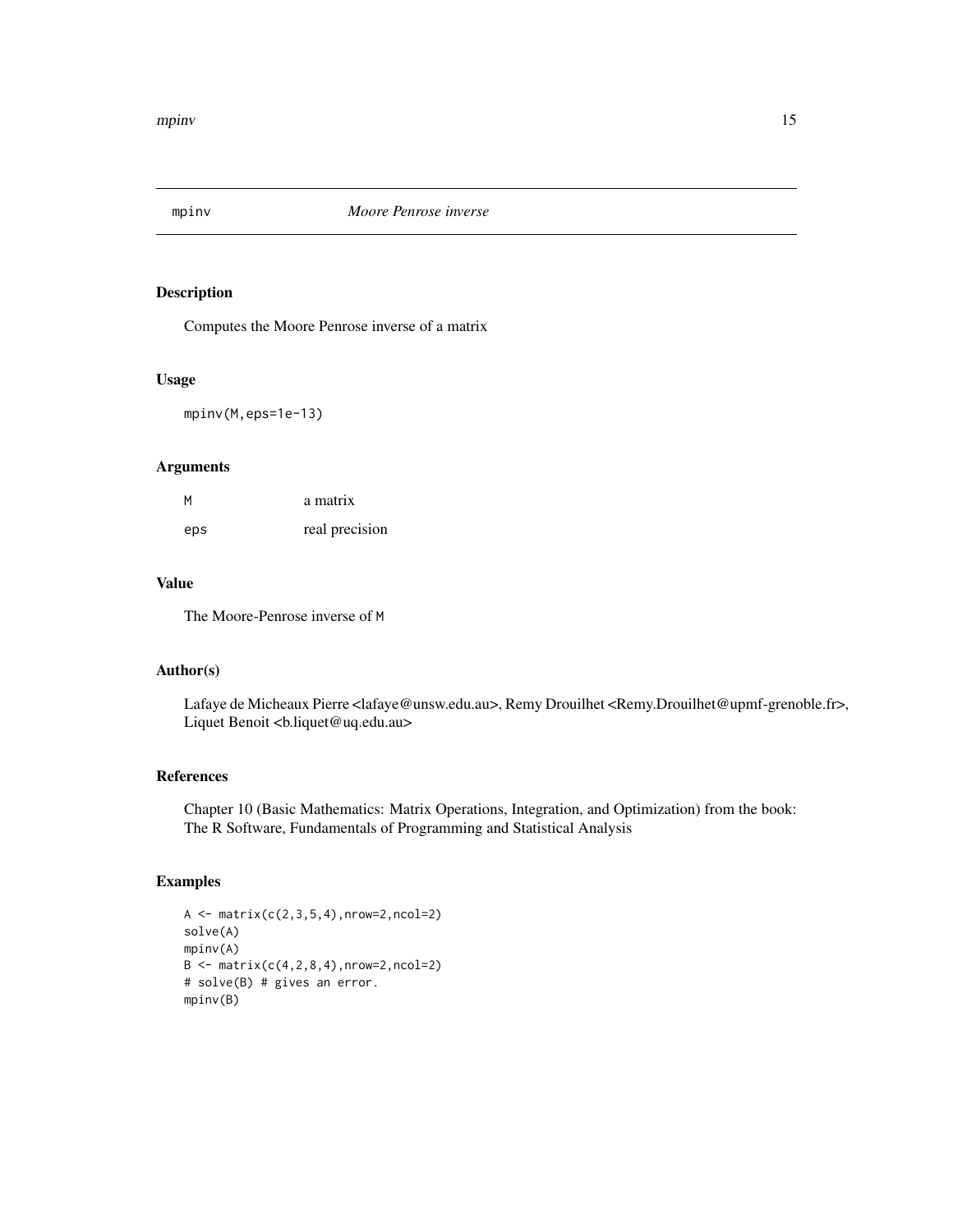<span id="page-15-0"></span>

A sample of 226 elderly people living in Bordeaux (Gironde, South-West France) were interviewed in 2000 for a nutritional study.

#### Usage

data(NUTRIELDERLY)

#### Format

A data frame with 226 observations measured on the 13 following variables:

gender  $2 = \text{female}; 1 = \text{male}$ 

situation  $1 = \text{single}$ ;  $2 = \text{living with space}$ ;  $3 = \text{living with family}$ ;  $4 = \text{living with someone else}$ ; Family status.

tea Number of cups. Daily consumption of tea.

coffee Number of cups. Daily consumption of coffee

height Height in cm.

weight Weight in cm.

age Age in years at date of interview.

meat  $0 =$  never;  $1 =$  less than once a week;  $2 =$  Once a week;  $3 = 2/3$  times a week;  $4 = 4/6$  times a week;  $5 =$  every day. Consumption of meat.

fish Idem. Consumption of fish.

raw\_fruits Idem. Consumption of raw fruits.

cooked\_fruits\_veg Idem. Consumption of cooked fruits and vegetables.

chocol Idem. Consumption of chocolate.

fat  $1 =$  butter;  $2 =$  margarine;  $3 =$  peanut oil;  $4 =$  sunflower oil;  $5 =$  olive oil;  $6 =$  mix of vegetable oils (e.g., Isio4);  $7 = \text{colza oil}$ ;  $8 = \text{duck or goose fat. Type of fat used for cooking.}$ 

#### Author(s)

Lafaye de Micheaux Pierre <lafaye@unsw.edu.au>, Remy Drouilhet <Remy.Drouilhet@upmf-grenoble.fr>, Liquet Benoit <br/> <br/>b.liquet@uq.edu.au>

#### Source

<http://www.biostatisticien.eu/springeR/>

#### Examples

data(NUTRIELDERLY) str(NUTRIELDERLY)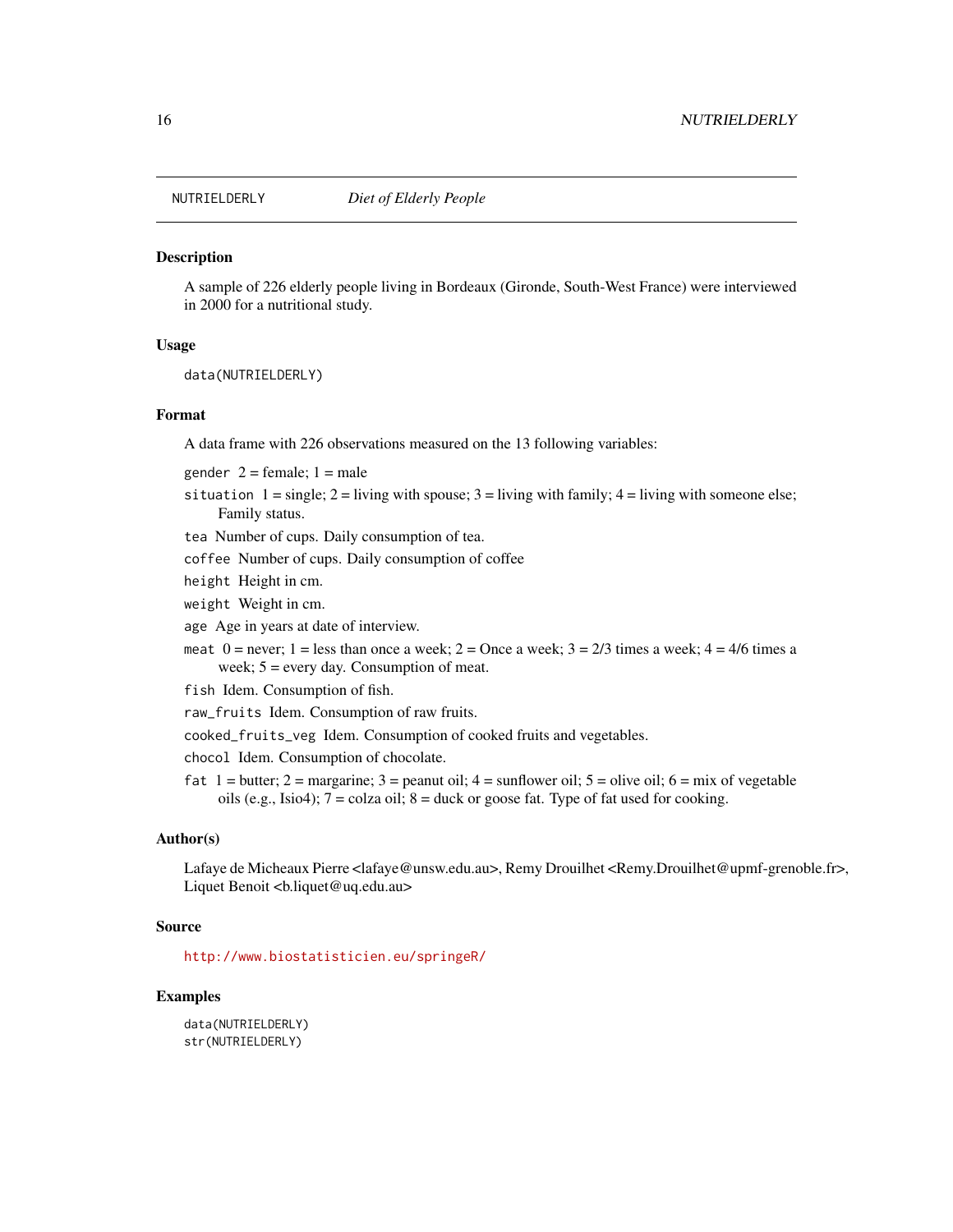<span id="page-16-0"></span>

Comparing the theoretical variance with a reference value

#### Usage

```
sigma2.test(x, alternative = "two.sided", var0 = 1, conf.level = 0.95)
```
#### Arguments

| $\mathsf{x}$ | numeric vector                                                                                                                                                        |
|--------------|-----------------------------------------------------------------------------------------------------------------------------------------------------------------------|
| alternative  | Alternative hypothesis for the test. Either two sided ("two sided"), one sided to<br>the left ("less") or one sided to the right ("greater"). Default is "two sided". |
| var0         | value of reference for the variance                                                                                                                                   |
| conf.level   | confidence level                                                                                                                                                      |

#### Value

Returns a list:

| statistic   | Value of the test statistic                      |
|-------------|--------------------------------------------------|
| parameter   | degrees of freedom                               |
| p.value     | p-value of the test                              |
| conf.int    | confidence interval                              |
| estimate    | sample variance                                  |
| null.value  | value of reference for the variance              |
| alternative | Alternative hypothesis for the test              |
| method      | "One-sample Chi-squared test for given variance" |
| data.name   | name of the data set                             |

#### Author(s)

Lafaye de Micheaux Pierre <lafaye@unsw.edu.au>, Remy Drouilhet <Remy.Drouilhet@upmf-grenoble.fr>, Liquet Benoit <bl/>b.liquet@uq.edu.au>

#### References

Chapter 13 (Confidence Intervals and Hypothesis Testing) from the book: The R Software, Fundamentals of Programming and Statistical Analysis

```
data(NUTRIELDERLY)
sigma2.test(NUTRIELDERLY$weight,conf.level=0.9)$conf
```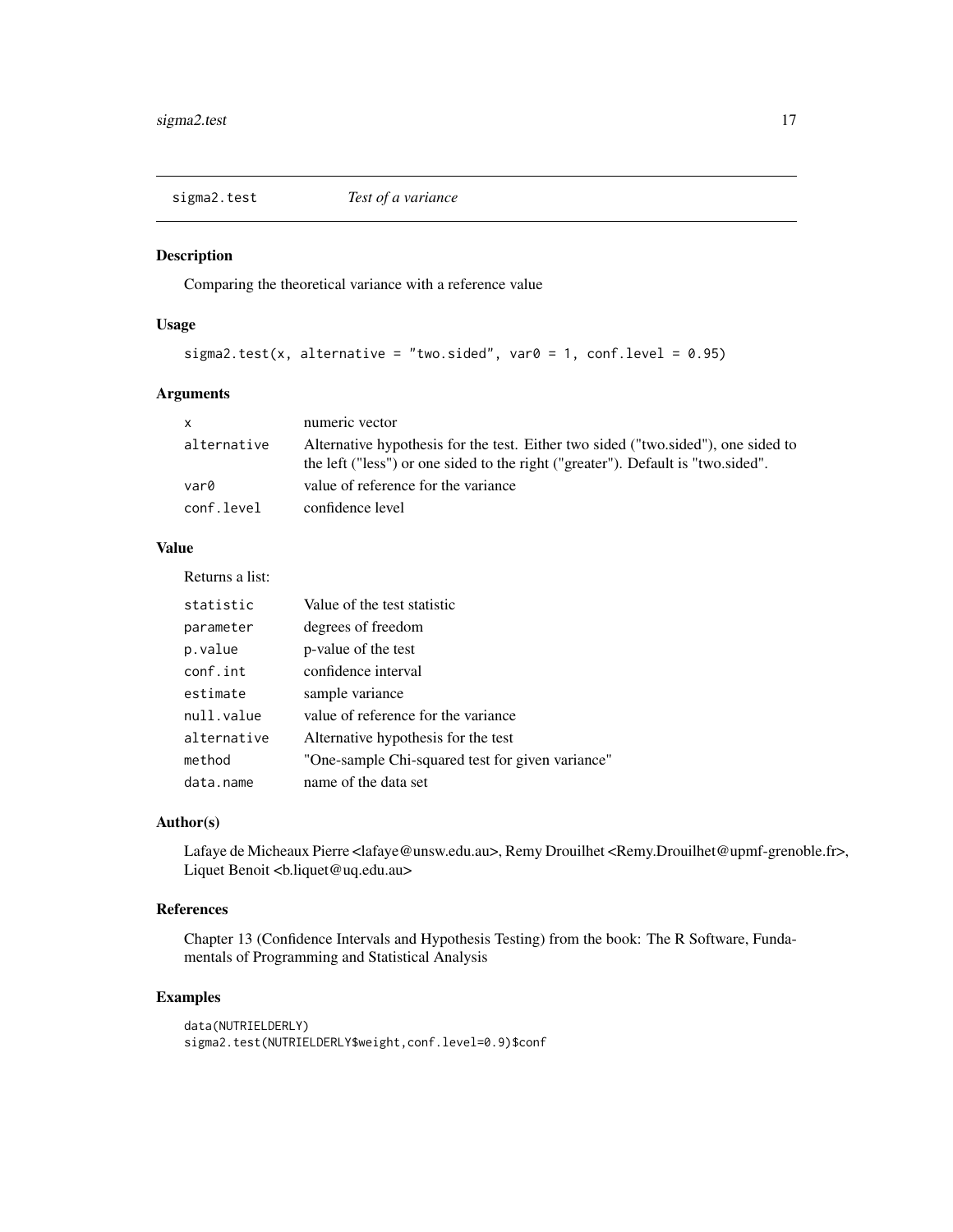<span id="page-17-0"></span>twosample.cor.test *Comparing statistically two correlation coefficients*

#### Description

Test of the equality of two correlation coefficients

#### Usage

```
twosample.cor.test(x1, y1, x2, y2, alpha = 0.05, alternative =
c("two.sided", "less", "greater"))
```
#### Arguments

| x1             | x1 is a numeric vector associated to y1                                                                                                                               |  |
|----------------|-----------------------------------------------------------------------------------------------------------------------------------------------------------------------|--|
| y1             | y1 is a numeric vector associated to x1                                                                                                                               |  |
| x <sub>2</sub> | x2 is a numeric vector associated to y2                                                                                                                               |  |
| y2             | y <sub>2</sub> is a numeric vector associated to x <sub>2</sub>                                                                                                       |  |
| alpha          | significance level of the test                                                                                                                                        |  |
| alternative    | Alternative hypothesis for the test. Either two sided ("two sided"), one sided to<br>the left ("less") or one sided to the right ("greater"). Default is "two sided". |  |

#### Value

Returns a list:

| statistic | Value of the test statistic |
|-----------|-----------------------------|
| p.value   | p-value of the test         |

#### Author(s)

Lafaye de Micheaux Pierre <lafaye@unsw.edu.au>, Remy Drouilhet <Remy.Drouilhet@upmf-grenoble.fr>, Liquet Benoit <br/>b.liquet@uq.edu.au>

#### References

Chapter 13 (Confidence Intervals and Hypothesis Testing) from the book: The R Software, Fundamentals of Programming and Statistical Analysis

#### See Also

[cor0.test](#page-7-1)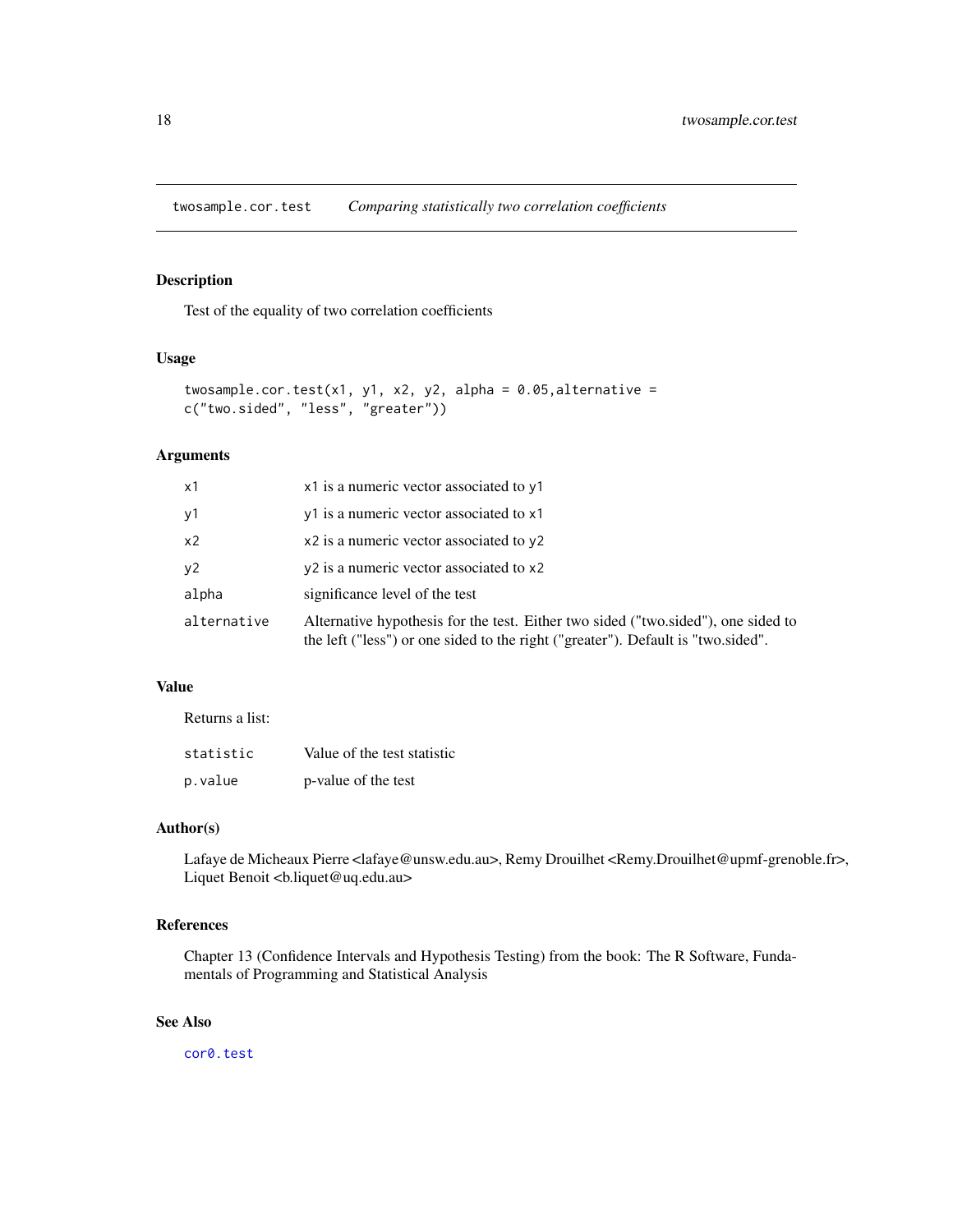#### <span id="page-18-0"></span>VectorAddr 19

#### Examples

```
data(BMI.CHILD)
attach(BMI.CHILD)
indf <- which(GENDER=="F") # To retrieve indices of the females.
indm <- which(GENDER=="M") # To retrieve indices of the males.
twosample.cor.test(height[indf],weight[indf],
                  height[indm],weight[indm])
detach(BMI.CHILD)
```
VectorAddr *Address of vector*

#### Description

Object representing an address of numeric vector

#### Usage

VectorAddr(x)

#### Arguments

x Vector.

#### Value

An object of class VectorAddr.

#### Author(s)

Lafaye de Micheaux Pierre <lafaye@unsw.edu.au>, Remy Drouilhet <Remy.Drouilhet@upmf-grenoble.fr>, Liquet Benoit <br/> <br/>b.liquet@uq.edu.au>

#### References

Chapter 9 (Managing Sessions) from the book: The R Software, Fundamentals of Programming and Statistical Analysis

```
## Not run:
x < -c(8L, 9L)addr \leq VectorAddr(x) # Gets the address of the first
                            # box of the 64-box block where x
                            # is stored.
addr
update(addr,6L) # Write the integer 6 at this address.
x
update(addr+4L,7L) # An integer is coded over 4 bytes,
```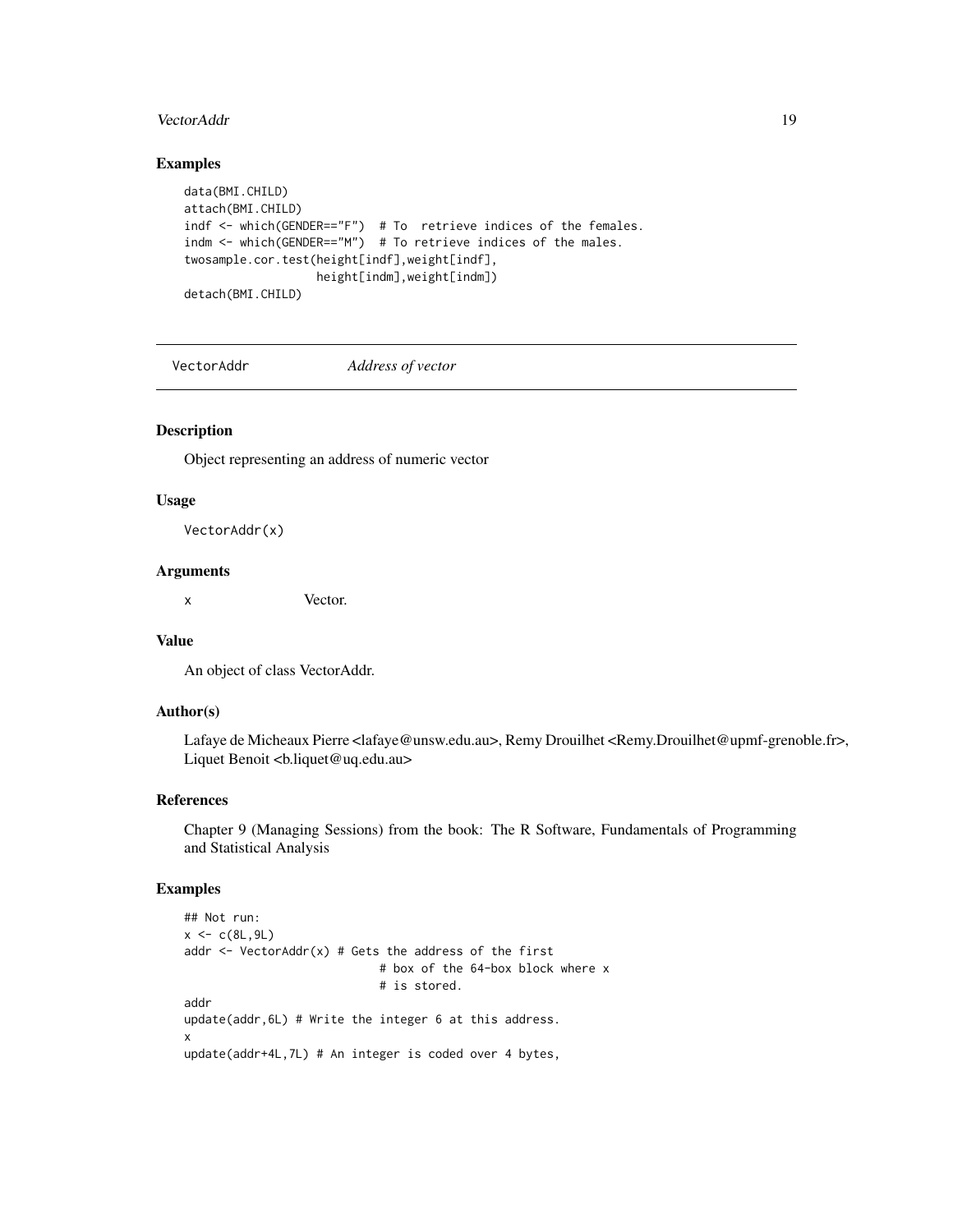#### <span id="page-19-0"></span>20 writeaddr **the contract of the contract of the contract of the contract of the contract of the contract of the contract of the contract of the contract of the contract of the contract of the contract of the contract of**

```
# hence increment the address by 4 to
                      # get to x[2].
x
x \leq c(12.8, 4.5)x
addr \le- VectorAddr(x) # Get the address of the first box
                            # of the 128-box block where x is
                             # stored.
update(addr,6.2)
x
update(addr+8L,7.1) # A double is coded over 8 bytes.
x
## End(Not run)
```
writeaddr *Writing a value at some memory address*

#### Description

Writing a value at some memory address

#### Usage

writeaddr(addr,newval)

#### Arguments

| addr   | Integer value. Address in memory.   |
|--------|-------------------------------------|
| newval | New value to write at this address. |

#### Value

Nothing is returned.

#### Author(s)

Lafaye de Micheaux Pierre <lafaye@unsw.edu.au>, Remy Drouilhet <Remy.Drouilhet@upmf-grenoble.fr>, Liquet Benoit <bl/>b.liquet@uq.edu.au>

#### References

Chapter 9 (Managing Sessions) from the book: The R Software, Fundamentals of Programming and Statistical Analysis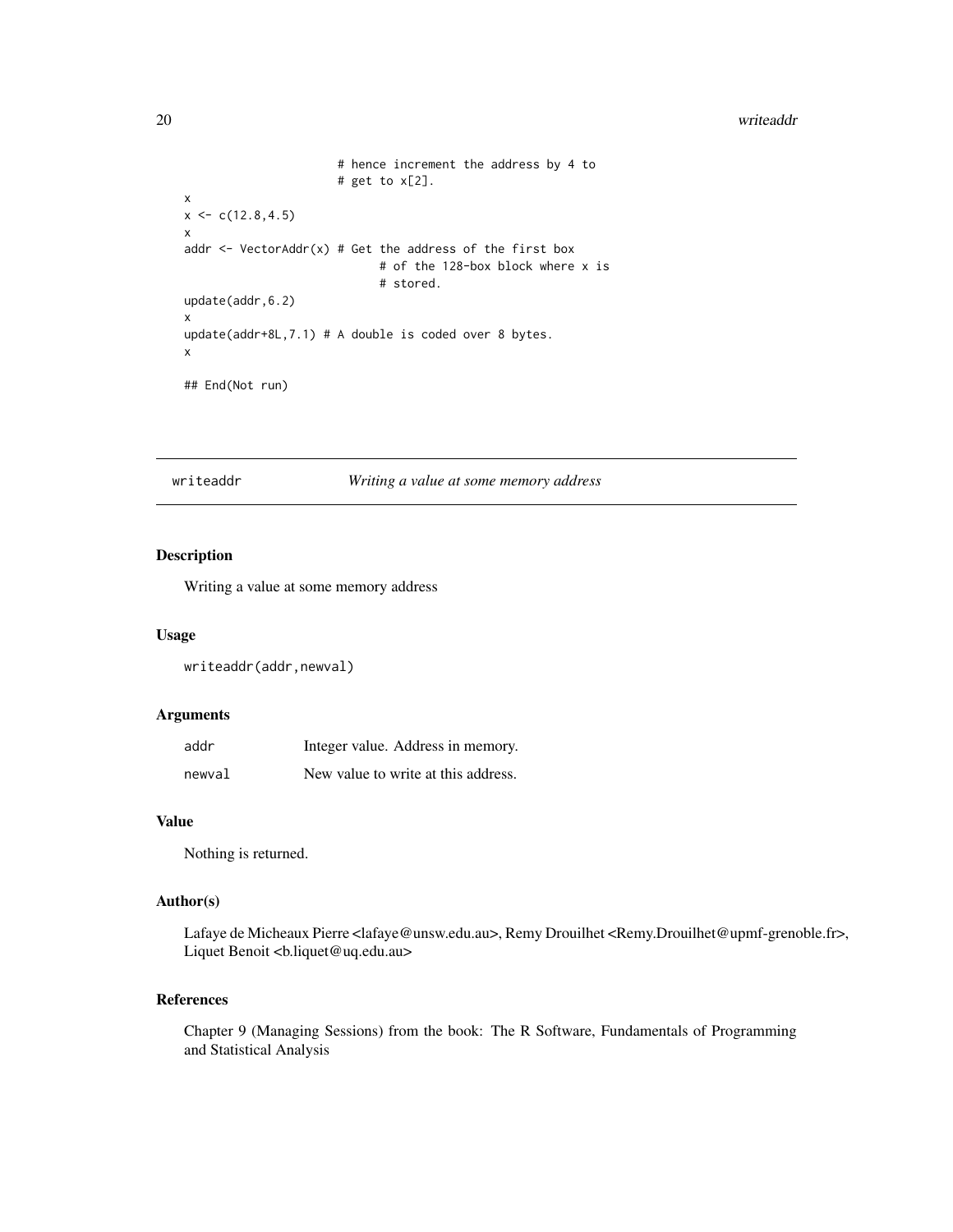#### writeaddr 21

```
## Not run:
x < -c(8L, 9L)addr \leq getaddr(x)$addr.int # Gets the address of the first
                            # box of the 64-box block where x
                            # is stored.
addr
writeaddr(addr,6L) # Write the integer 6 at this address.
x
writeaddr(addr+4L,7L) # An integer is coded over 4 bytes,
                      # hence increment the address by 4 to
                      # get to x[2].
x
x \leq -c(12.8, 4.5)x
addr <- getaddr(x)$addr.int # Get the address of the first box
                            # of the 128-box block where x is
                            # stored.
writeaddr(addr,6.2)
x
writeaddr(addr+8L,7.1) # A double is coded over 8 bytes.
x
## End(Not run)
```